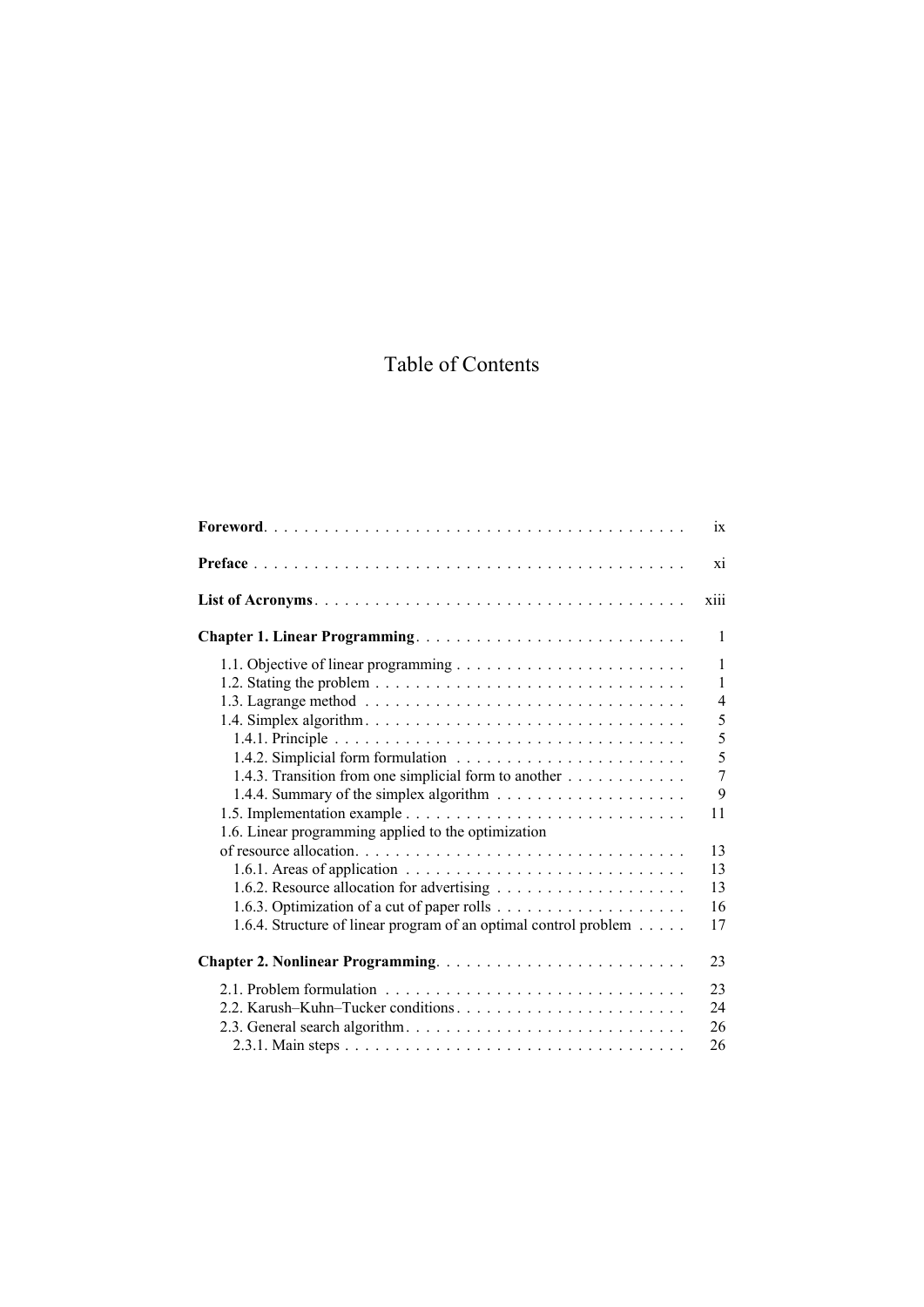## vi Optimization in Engineering Sciences

|                                                                       | 29  |
|-----------------------------------------------------------------------|-----|
|                                                                       | 33  |
|                                                                       | 33  |
| 2.4.1. Coggin's method (of polynomial interpolation)                  | 34  |
|                                                                       | 36  |
|                                                                       | 39  |
|                                                                       | 39  |
| 2.5.2. Gradient methods                                               | 57  |
|                                                                       |     |
|                                                                       | 101 |
|                                                                       | 101 |
|                                                                       | 101 |
|                                                                       | 101 |
|                                                                       | 102 |
|                                                                       | 104 |
|                                                                       | 104 |
|                                                                       | 104 |
|                                                                       | 104 |
|                                                                       |     |
| 3.3.4. Taking into account sum-like constraints                       | 105 |
|                                                                       | 106 |
| 3.3.6. Initialization when the final state is imposed.                | 106 |
| 3.3.7. The case when the necessary information                        |     |
|                                                                       | 107 |
|                                                                       | 107 |
|                                                                       | 107 |
|                                                                       | 109 |
|                                                                       |     |
|                                                                       | 115 |
|                                                                       | 115 |
|                                                                       | 117 |
|                                                                       | 117 |
| 4.2.2. Application to the traveling salesman problem                  | 121 |
| 4.3. Optimization by Hopfield networks, based on simulated annealing. | 123 |
|                                                                       | 123 |
|                                                                       | 125 |
|                                                                       |     |
| Chapter 5. Optimization in System Identification                      | 131 |
|                                                                       | 131 |
| 5.2. Formulation of optimal identification problems                   | 132 |
|                                                                       | 132 |
| 5.2.2. Formulation based on optimization theory                       | 133 |
|                                                                       |     |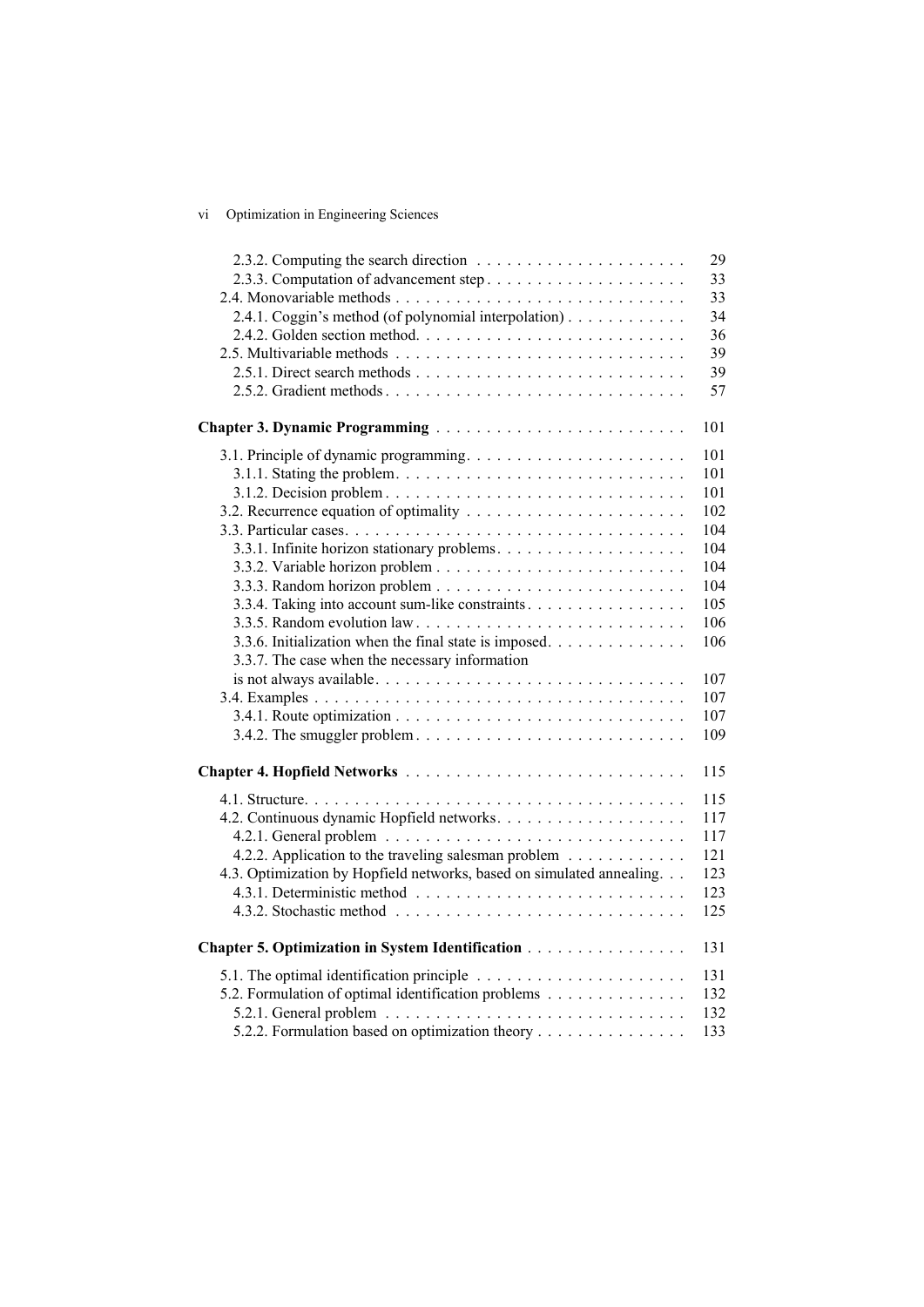| 5.2.3. Formulation based on estimation theory (statistics).                               | 136 |
|-------------------------------------------------------------------------------------------|-----|
|                                                                                           | 138 |
|                                                                                           | 138 |
|                                                                                           | 140 |
| 5.3.3. Class of autoregressive models (ARMAX).                                            | 142 |
| 5.3.4. Class of state space representation models                                         | 145 |
|                                                                                           | 146 |
| 5.4.1. LSM type solution $\ldots \ldots \ldots \ldots \ldots \ldots \ldots \ldots \ldots$ | 146 |
| 5.4.2. Geometric interpretation of the LSM solution                                       | 151 |
|                                                                                           | 154 |
| 5.4.4. Example of application of the LSM for an ARX model                                 | 157 |
| 5.5. Modified least squares methods                                                       | 158 |
|                                                                                           | 158 |
|                                                                                           |     |
|                                                                                           | 162 |
|                                                                                           | 164 |
|                                                                                           | 168 |
|                                                                                           | 168 |
| 5.6.2. Implementation of the MPEM for ARMAX models                                        | 171 |
| 5.6.3. Convergence and consistency of MPEM type estimations.                              | 174 |
|                                                                                           | 175 |
|                                                                                           | 175 |
|                                                                                           | 177 |
|                                                                                           | 182 |
| 5.7.4. Adaptive window versions of the LSM and IVM                                        | 183 |
|                                                                                           | 191 |
|                                                                                           |     |
| 6.1. Variational methods                                                                  | 191 |
|                                                                                           | 191 |
|                                                                                           | 192 |
|                                                                                           | 194 |
|                                                                                           | 195 |
|                                                                                           | 195 |
| 6.2. Application to the optimal command of a continuous process,                          |     |
|                                                                                           | 196 |
|                                                                                           | 196 |
|                                                                                           | 198 |
|                                                                                           | 206 |
| 6.4. Principle of optimal command based on quadratic criteria                             | 207 |
|                                                                                           | 210 |
|                                                                                           | 210 |
|                                                                                           | 217 |
|                                                                                           | 221 |